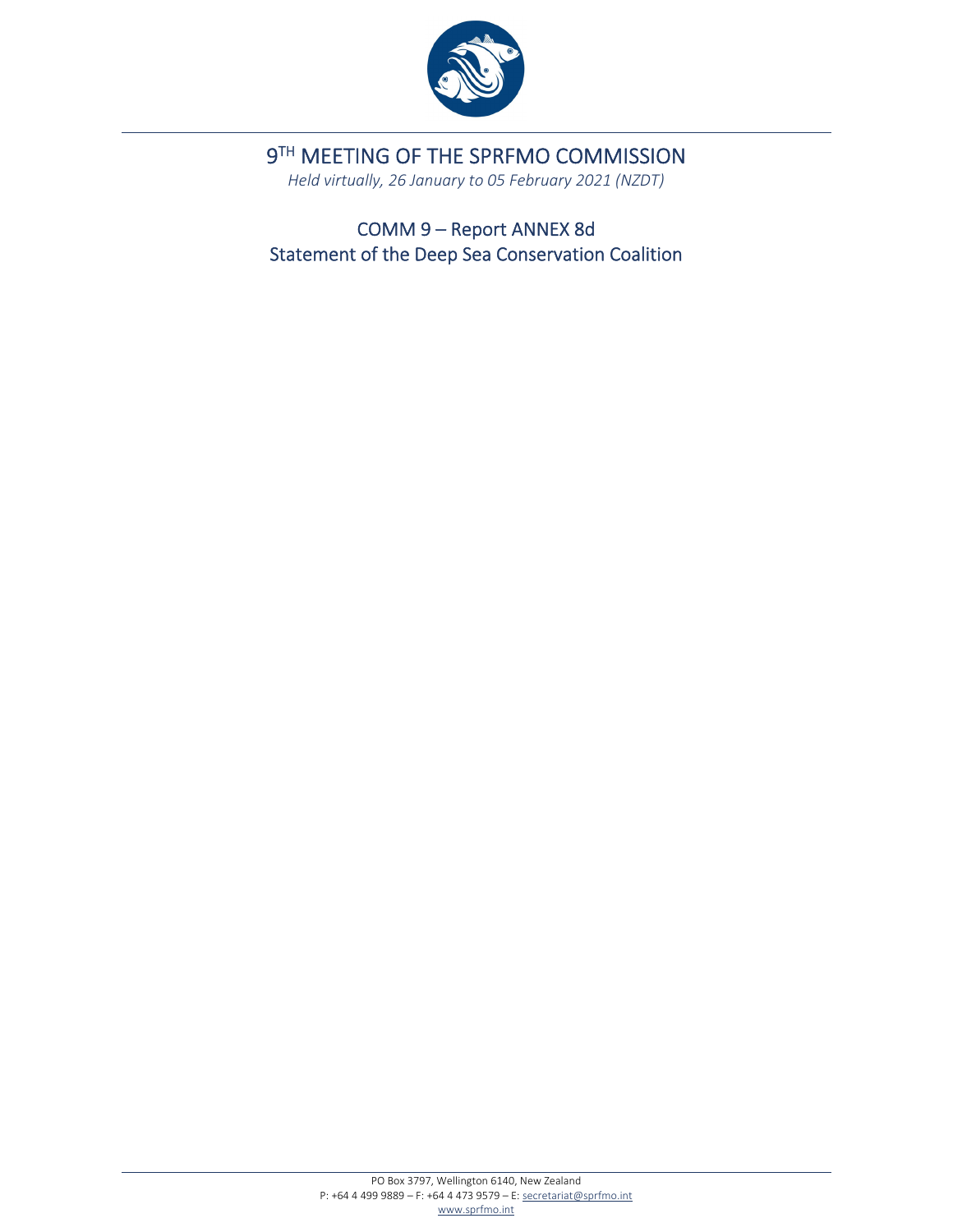

# DSCC Interventions on measures CMM 03‐2020 Bottom Fishing and 03a‐2020 Deepwater Species

## CMM 03‐2020 Bottom Fishing

#### First Intervention

Thank you Mr Chair

We want to thank the 3 proponents for their explanations.

Mr Chair, since this issue will primarily be discussed in the margins, we would like to be able to join those discussions.

Very briefly, delegates will have seen our briefing. In light of the news of the encounter which came to light yesterday, we would like to add a recommendation to amend paragraph 30 in two ways:

Firstly to provide for notification of encounters on the website within 3 days of the encounter. Encounters are a matter of public interest.

Secondly to provide that the notification should include the reason for the encounter notification including the taxa recorded.

Thirdly, we have taken note of the compilation measure posted in the files section. We want to highlight 3 key issues:

Firstly, on the proposed 17bis, we have concerns with the term 'level of protection': the UNGA resolutions make it very clear that all significant adverse impacts on VMEs must be prevented, and there should be no implication that a lower level of protection is envisaged. This is a policy matter and clear instructions must be given to the Scientific Committee.

We suggest this issue could be addressed by replacing the words "level of protection" with the word "steps" or "measures" to prevent SAIs on VMEs.

Secondly, on paragraph 33, relating to encounters, the bracketed words "[the extent to which encounters are consistent or inconsistent with VME habitat suitability model predictions, and therefore unexpected] should be deleted. The task of the Scientific Committee is to recommend closing the area to prevent SAIs on VMEs.

On the issue of nautical miles, we suggest this needs to be science driven. We are aware that some features in the Louisville Ridge are far greater than 1 NM. Other relevant issues concern the length of the tows and the net. 5 NM is used by many other RFMOs and is precautionary.

Finally, on thresholds, it is not clear how the proposed changed levels in Annex 6A were derived. The concerns with the model are not limited to Louisville or NW Challenger, and we believe the VME taxa levels should be reduced across the board pending the review. We suggest reducing them to the 80th percentile, pending SC advice on what levels signify an encounter with a VME, which is the correct test. We would also note that the thresholds only apply to taxa and not to individual VME indicator species within each taxa whose range of distribution may be different from that of the taxa overall nor to other species associated with VMEs potentially vulnerable to adverse impacts from bottom fishing, for example rare species.In fact, in spite of high percentages of rare species New Zealand has reported found in many of the areas where trawling is permitted under CMM ‐ 03, no specific measures are in place to protect these species from SAIs.

Again however as we mentioned in our intervention yesterday our view is that the bottom trawl fishery on seamounts and other underwater features as permitted in CMM ‐ 03 should be suspended as the BFIA submitted by Australia and New Zealand indicates a considerable level and range of uncertainties on the distribution of VME indicator species, connectivity, rare species and their habitats and other issues and clearly cannot demonstrate that the fishery can be managed to prevent SAIs on VMEs as has been repeatedly called for by the UN General Assembly.